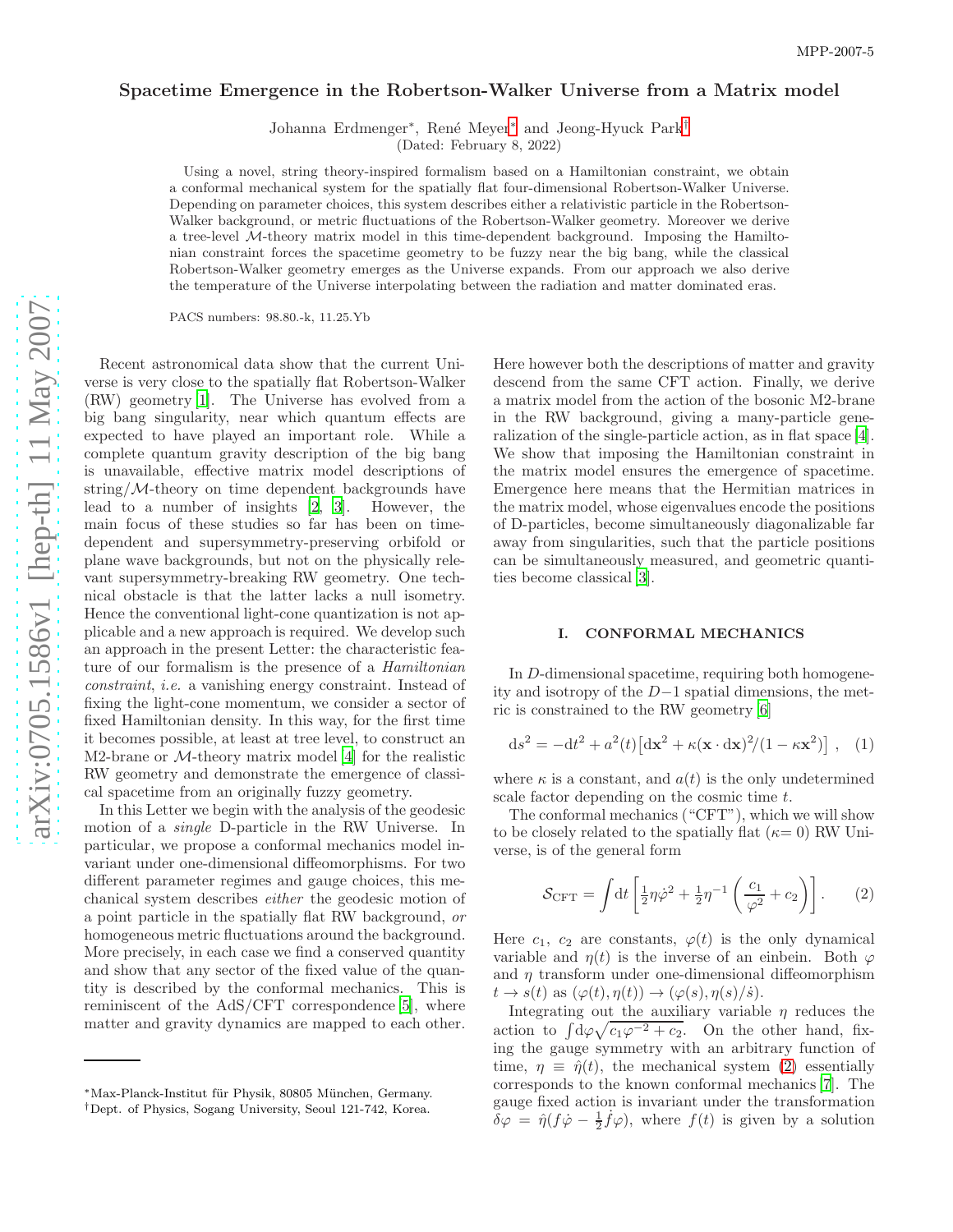of  $\frac{d}{dt}[\hat{\eta} \frac{d}{dt}(\hat{\eta}f)] = 0$ . This third order differential equation has three solutions which form the symmetry algebra  $so(1, 2)$  [\[14\]](#page-3-7).

The Hamiltonian corresponding to the gauge fixed Lagrangian is, with the canonical momentum  $p_{\varphi} = \hat{\eta}(t)\dot{\varphi}$ ,

<span id="page-1-8"></span>
$$
\mathcal{H}_{\rm CFT} = \frac{1}{2\hat{\eta}(t)} \left( p_{\varphi}^2 - \frac{c_1}{\varphi^2} - c_2 \right). \tag{3}
$$

The physical states must lie on the surface of vanishing energy  $\mathcal{H}_{CFT} \equiv 0$  in the phase space, as implied by the gauge fixing of diffeomorphism invariance. (Note that throughout the Letter,  $\equiv$ ' denotes gauge fixings or onshell relations.)

# A. CFT for Single D-particle Dynamics

Our starting point is a novel formalism for a generic mechanical system satisfying the following two conditions: (i) The Hamiltonian is given by the inverse of the Lagrangian

<span id="page-1-1"></span>
$$
\mathcal{HL} = -m^2 \,,\tag{4}
$$

where  $m$  is a constant mass parameter. This always holds for a square-root relativistic particle Lagrangian of the form  $\mathcal{L} = -m\sqrt{1 - g_{ij}(t, x)x^i \dot{x}^j}$ , after the gauge fixing to identify the worldline affine parameter with the cosmic time. (ii) There exists a conserved quantity with on-shell value  $\nu$ , such that for the sector of fixed  $\nu$  the Lagrangian is completely fixed on-shell as a time- and  $\nu$ -dependent function,

<span id="page-1-2"></span>
$$
\mathcal{L} \equiv e_{\nu}(t). \tag{5}
$$

Then the square-root free Lagrangian

<span id="page-1-0"></span>
$$
\mathcal{L}_{\nu} := \frac{\mathcal{L}^2}{2e_{\nu}(t)} - \frac{m^2}{e_{\nu}(t)} + \frac{e_{\nu}(t)}{2}
$$
(6)

together with the Hamiltonian constraint equivalently describes the sector of fixed  $\nu$  [\[15](#page-3-8)]. This can be shown by observing that all the canonical momenta of [\(6\)](#page-1-0) take the same on-shell values as those of  $\mathcal{L}$ . Further, the Hamiltonian corresponding to  $\mathcal{L}_{\nu}$  reads from [\(4\)](#page-1-1) and [\(6\)](#page-1-0)

$$
\mathcal{H}_{\nu} = \left(\mathcal{L}^2 - e_{\nu}^2\right) / (2e_{\nu}).\tag{7}
$$

The Hamiltonian constraint  $\mathcal{H}_{\nu} \equiv 0$  then implies [\(5\)](#page-1-2). Henceforth, as an example (see also [\[8](#page-3-9)]), we turn to a relativistic particle in four-dimensional RW background [\(1\)](#page-0-3) in spherical coordinates

$$
ds^{2} = -dt^{2} + a^{2}(t) \left[ d\rho^{2} + r^{2}(\rho) \left( d\theta^{2} + \sin^{2}\theta d\phi^{2} \right) \right],
$$

where  $r(\rho) = \sqrt{x^2}$  is given by  $\sin(\sqrt{\kappa}\rho)/\sqrt{\kappa}$ ,  $\rho$  or  $\sinh(\sqrt{-\kappa\rho})/\sqrt{-\kappa}$  depending on  $\kappa$  being positive, zero or negative, respectively. After identifying the worldline affine parameter with cosmic time, the point particle or D-particle [\[16](#page-3-10)] Lagrangian in the RW background becomes

<span id="page-1-4"></span>
$$
\mathcal{L} = -m\sqrt{1 - a^2(t)\left(\dot{\rho}^2 + r^2(\rho)\dot{\theta}^2 + r^2(\rho)\sin^2\theta\,\dot{\phi}^2\right)}.
$$
 (8)

The canonical momenta for  $\rho$ ,  $\theta$  and  $\phi$  are

$$
p_{\rho} = M(t)\dot{\rho}, \ p_{\theta} = M(t)r^{2}(\rho)\dot{\theta}, \ p_{\phi} = M(t)r^{2}(\rho)\sin^{2}\theta\dot{\phi},
$$
\n(9)

where we set  $M(t) := -m^2 a^2(t)/\mathcal{L}$  for compact expression. The corresponding Hamiltonian

$$
\mathcal{H} = \sqrt{m^2 + a^{-2}(t) \left[ p_\rho^2 + r^{-2}(\rho) \left( p_\theta^2 + p_\phi^2 / \sin^2 \theta \right) \right]},
$$

satisfies [\(4\)](#page-1-1). In spite of the arbitrariness of  $a(t)$ , the dynamics is integrable, as there exist three mutually Poisson-bracket commuting conserved quantities

<span id="page-1-6"></span><span id="page-1-5"></span>
$$
p_{\phi} \equiv \text{constant},\qquad(10)
$$

$$
J^2 := p_\theta^2 + p_\phi^2 / \sin^2 \theta \equiv j(j+1), \qquad (11)
$$

$$
p_{\rho}^{2} + J^{2}/r^{2}(\rho) \equiv (\nu m)^{2}. \qquad (12)
$$

The dimensionless constant  $j$  plays the role of a classical so(3) angular momentum. Introducing a time dependent mass as an on-shell value of  $M(t)$ ,

<span id="page-1-9"></span>
$$
m_{\nu}(t) := ma(t)\sqrt{a^2(t) + \nu^2} \equiv M(t),
$$
 (13)

the Hamiltonian and the Lagrangian assume the on-shell values,  $\mathcal{H} = -m^2/\mathcal{L} \equiv m_\nu(t)/a^2(t)$ . As for [\(6\)](#page-1-0) we have

<span id="page-1-3"></span>
$$
\mathcal{L}_{\nu} = \frac{m_{\nu}(t)}{2} \left( \dot{\rho}^2 + r^2(\rho)\dot{\theta}^2 + r^2(\rho)\sin^2\theta \,\dot{\phi}^2 \right) + \frac{(\nu m)^2}{2m_{\nu}(t)}.
$$
\n(14)

Again, all the off-shell canonical momenta of [\(14\)](#page-1-3) match with the on-shell ones of [\(8\)](#page-1-4). Further, the corresponding Hamiltonian

<span id="page-1-7"></span>
$$
\mathcal{H}_{\nu} = \frac{1}{2m_{\nu}(t)} \left( p_{\rho}^{2} + \frac{J^{2}}{r^{2}(\rho)} - (\nu m)^{2} \right)
$$
 (15)

exhibits the same mutually commuting conserved quantities as  $(10)-(12)$  $(10)-(12)$ . Thus the surface of the vanishing energy  $\mathcal{H}_{\nu} \equiv 0$  in the phase space of the dynamical system [\(15\)](#page-1-7) describes precisely the relativistic particle in the RW background for a sector of fixed  $\nu$ . Further the subsector of fixed angular momentum is reached by setting  $J^2 \equiv j(j+1)$ , which reduces [\(15\)](#page-1-7) to the conformal mechanics  $(3)$ . In this way, the conformal mechanics  $(3)$ with the choice  $\varphi = \rho, \hat{\eta} = m_{\nu}(t), c_1 = -j(j+1) \leq 0,$  $c_2 = (\nu m)^2 \geq 0$  describes the geodesic motion of a relativistic particle with respect to cosmic time in the spatially flat RW Universe, with fixed conserved quantities  $\nu$ , j.

#### B. CFT for Homogeneous Gravity

Pioline and Waldron [\[9\]](#page-3-11) observed that for a solely timedependent, generic D-dimensional metric in longitudinal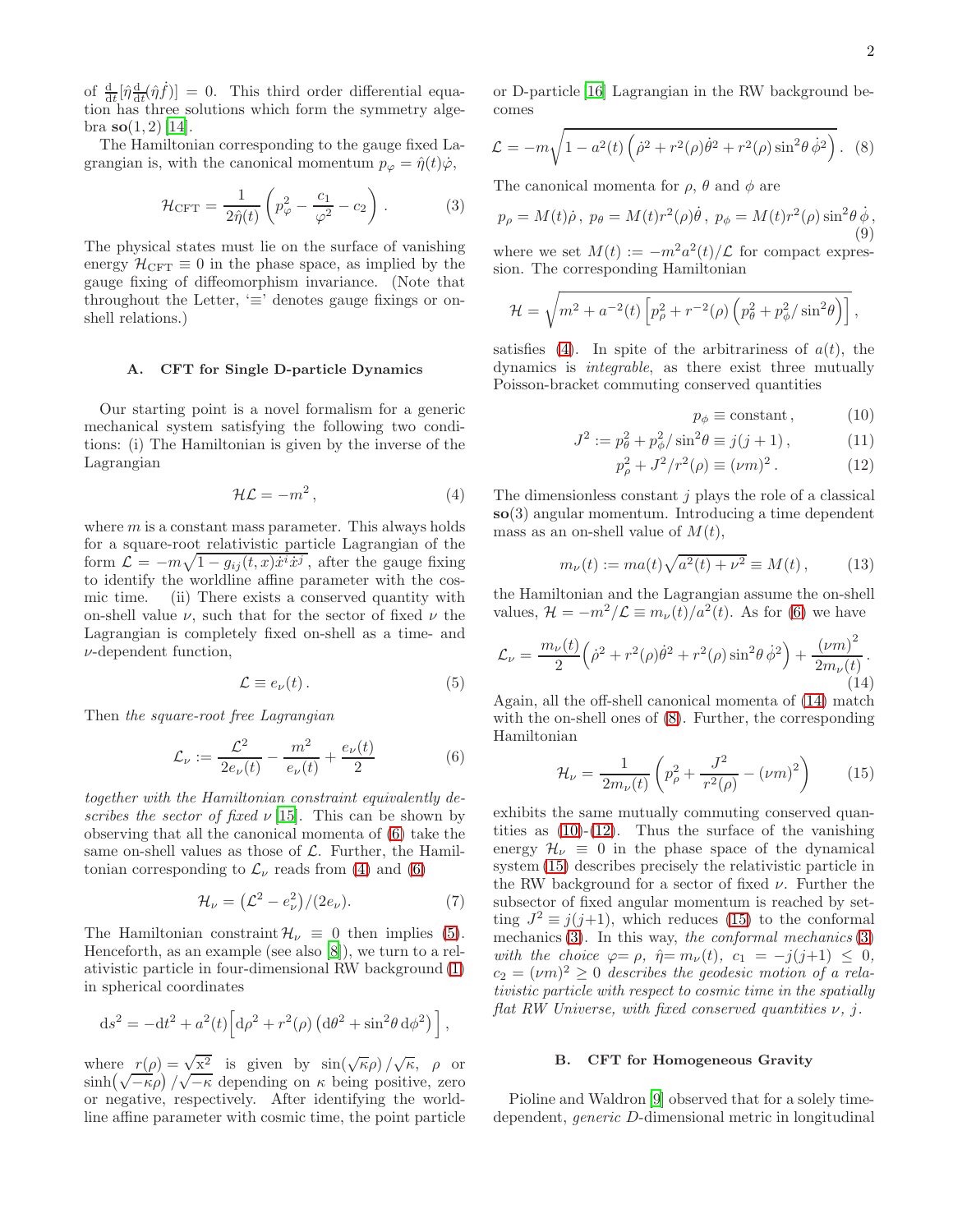gauge

<span id="page-2-0"></span>
$$
ds^{2} = -e^{2} \varrho^{-2} dt^{2} + \varrho^{2/(D-1)} \hat{g}_{ij} dx^{i} dx^{j}, \ \det \hat{g} = 1, \ (16)
$$

the Einstein-Hilbert action with cosmological constant reduces to a mechanical system for a relativistic "fictitious" point particle,

$$
-\int d^{D}x\sqrt{-g}\left(R - 2\Lambda\right) = V\!\!\int dt\,\frac{1}{e}\left(\frac{D - 2}{D - 1}\right)\dot{\varrho}^{2} - 2e\left(\frac{\hat{C}}{\varrho^{2}} - \Lambda\right)
$$

.

Here  $V$  is the  $D-1$  dimensional spatial volume, henceforth normalized to one, and  $\hat{C} := \frac{1}{8}e^{-2} \varrho^4 \text{tr}(\hat{g}^{-1}\dot{\hat{g}}\hat{g}^{-1}\dot{\hat{g}})$ which contains a non-linear  $\sigma$ -model metric for the coset  $SL(D-1)/SO(D-1)$  as  $\text{tr}(\hat{g}^{-1}\hat{g}\hat{g}^{-1}\hat{g}) = h_{ab}(\theta)\hat{\theta}^a\hat{\theta}^b$ . In terms of the momenta  $p_{\varrho} = \omega \dot{\varrho}/(4e)$ ,  $p_a = -\frac{1}{2}\varrho^2 e^{-1}h_{ab}\dot{\theta}^b$ , we identify  $\hat{C} = \frac{1}{2} h^{ab}(\theta) p_a p_b$  as the kinetic energy on the coset space and write the Hamiltonian

$$
\mathcal{H}_{\text{E.H.}} = \frac{2e}{\omega} \left( p_{\varrho}^2 - \frac{\omega \hat{C}}{\varrho^2} - \omega \Lambda \right), \ \omega := 8 \left( \frac{D-2}{D-1} \right). \tag{17}
$$

 $\hat{C}$  is conserved [\[9](#page-3-11)] and, in fact, positive semi-definite [\[17\]](#page-3-12).

The original motivation of [\[9](#page-3-11)] to consider the homogeneous modes only was based on the observation in [\[10\]](#page-3-13) that near cosmological singularities, inhomogeneous modes generically decouple. Here we make the further observation that the spatially flat RW geometry [\(1\)](#page-0-3) is a special case of [\(16\)](#page-2-0) as  $e = \varrho = a^{D-1}$ ,  $\hat{g}_{ij} = \delta_{ij}$ , and hence  $(16)$  is the most general homogeneous and nonperturbative fluctuation of the RW metric. In the cosmic time gauge  $e = \varrho$ , the conformal mechanics [\(3\)](#page-1-8) with the choice  $\varphi = \varrho, \ \hat{\eta} = \frac{1}{4} \omega a^{1-D}$  or  $\eta = \omega/(4\varphi), \ c_1 \equiv \omega \hat{C} \ge 0,$  $c_2 = \omega \Lambda$  describes the homogeneous metric fluctuations of the spatially flat RW Universe with respect to cosmic time, with fixed value of kinetic energy on the coset space. In particular, near the big bang  $(a \approx 0)$ , the choice of small  $\hat{\eta} = ma\sqrt{a^2 + v^2}$  and negative  $c_1$  describes the matter, whilst large  $\hat{\eta} = \frac{1}{4}\omega a^{1-D}$  and positive  $c_1$  describes the gravity. As an example for the map between gravity and matter, the metric element  $\rho = \sqrt{\det g_{ij}}$  in gravity is mapped to the radial coordinate  $\rho$  of the particle trajectory.

### II. MATRIX MODEL FOR RW UNIVERSE

Now we turn to the description of many D-particles in the spatially flat RW Universe. The description is generically given by a Yang-Mills quantum mechanics [\[11\]](#page-3-14), i.e. by a matrix model generalization of a single particle action. In a flat background, the coupling of the Yang-Mills potential  $[X^i, X^j]^2$  in the matrix model can be freely scaled and therefore is irrelevant. However, in the RW background the coupling coefficient is time-dependent, and cannot be simply deduced from the one-particle action  $(14)$ . We determine this timedependent coupling by deriving the tree-level  $M$ -theory

matrix model from the bosonic M2-brane action in the RW background. The dynamics of an M2-brane with tension T embedded in a D-dimensional target spacetime is governed by the Nambu-Goto action

$$
S_{\rm M2} = -T \int d^3 \xi \sqrt{-\det \left( \partial_{\hat{\alpha}} x^{\mu} \partial_{\hat{\beta}} x^{\nu} g_{\mu\nu}(x) \right)}.
$$
 (18)

The three-dimensional worldvolume of the M2-brane is parameterized by coordinates  $\xi^{\hat{\alpha}}$ ,  $\hat{\alpha} = 0, 1, 2$ , and the embedding functions are given by  $x^{\mu}(\xi)$ ,  $\mu = 0, 1, \dots, D-1$ . Adopting the cosmic gauge  $t = x^0 = \xi^0$  as well as the longitudinal gauge  $\partial_t x^{\mu} \partial_{\alpha} x^{\nu} g_{\mu\nu} = 0$ ,  $\alpha = 1, 2$  (see [\[12](#page-3-15)] for a detailed procedure), the remaining worldvolume diffeomorphism is, at this stage, static, *i.e.*  $\xi^0$ -independent. The Nambu-Goto Lagrangian in the spatially flat RW background then reduces to

<span id="page-2-3"></span>
$$
\mathcal{L}_{\text{M2}} = -Ta^2(t)\sqrt{(1 - a^2(t)\dot{x}^2)\det\mathcal{G}},\qquad(19)
$$

where the determinant det  $\mathcal{G} = \det(\partial_{\alpha} x^i \partial_{\beta} x_i), \alpha, \beta =$ 1, 2, is taken over spatial M2-brane coordinates only. Spatial indices  $i, j$  are contracted with the flat metric  $\delta_{ij}$  such that  $\dot{x}^2 := \dot{x}^i \dot{x}^j \delta_{ij}$ . With the momenta  $p_i =$  $Ta^4\dot{x}_i\sqrt{\det\mathcal{G}/(1-a^2\dot{x}^2)}$ , the equation of motion reads

<span id="page-2-1"></span>
$$
\dot{p}_i \equiv \partial_\alpha \left[ T a^2 \sqrt{(1 - a^2 \dot{x}^2) \det \mathcal{G}} \, \mathcal{G}^{-1 \alpha \beta} \partial_\beta x_i \right] \,, \qquad (20)
$$

and the longitudinal gauge condition becomes

<span id="page-2-2"></span>
$$
p_i \partial_\alpha x^i = 0 \quad \Longleftrightarrow \quad \dot{x}_i \partial_\alpha x^i = 0. \tag{21}
$$

In terms of the Nambu bracket  $\{x, y\}_{\text{NB}} := \epsilon^{\alpha\beta}\partial_{\alpha}x\partial_{\beta}y$  $(\epsilon^{12} = 1, \epsilon^{\alpha\beta} = -\epsilon^{\beta\alpha})$ , the determinant can be expressed as det  $\mathcal{G} = \frac{1}{2} \left\{ x^i, x^j \right\}_{\text{NB}} \left\{ x_i, x_j \right\}_{\text{NB}}$ . Further [\(20\)](#page-2-1) and [\(21\)](#page-2-2) imply respectively

<span id="page-2-6"></span>
$$
\partial_t(p^2) + T^2 a^6 \partial_t \det \mathcal{G} \equiv 0, \quad \{p_i, x^i\}_{_{\text{NB}}} = 0. \quad (22)
$$

In the following we consider the sector of solution-space with fixed on-shell value of the Hamiltonian density

<span id="page-2-4"></span>
$$
\mathcal{H}_{\mathrm{M2}} = a^{-1} \sqrt{p^2 + T^2 a^6 \det \mathcal{G}} \equiv \Omega(\xi) \,. \tag{23}
$$

Since  $\Omega$  transforms as a scalar density, fixing  $\Omega$  finally breaks the remaining static diffeomorphisms down to the static area-preserving ones. This gauge-fixed sector is then equally described by a square-root free Lagrangian

<span id="page-2-5"></span>
$$
\mathcal{L}_{\Omega} := \frac{1}{2} \left( \Omega a^2 \dot{x}^i \dot{x}_i - \Omega^{-1} T^2 a^4 \det \mathcal{G} + \Omega \right) , \qquad (24)
$$

since the canonical momenta as well as the equations of motion are identical to the on-shell ones of [\(19\)](#page-2-3). Similarly to the one-particle case in section [I,](#page-0-4) the Hamiltonian constraint for  $\mathcal{L}_{\Omega}$  matches with [\(23\)](#page-2-4) as

<span id="page-2-7"></span>
$$
\mathcal{H}_{\Omega} = \left(p^2 + T^2 a^6 \det \mathcal{G} - a^2 \Omega^2\right) / \left(2a^2 \Omega\right) \equiv 0. \quad (25)
$$

Identifying  $\det \mathcal{G} = m^2/(T^2 a^4)$  and  $\Omega = m_\nu(t)/a^2(t)$ , the M2-brane Lagrangians [\(19\)](#page-2-3) and [\(24\)](#page-2-5) would respectively reduce to the point particle ones [\(8\)](#page-1-4) and [\(14\)](#page-1-3) for